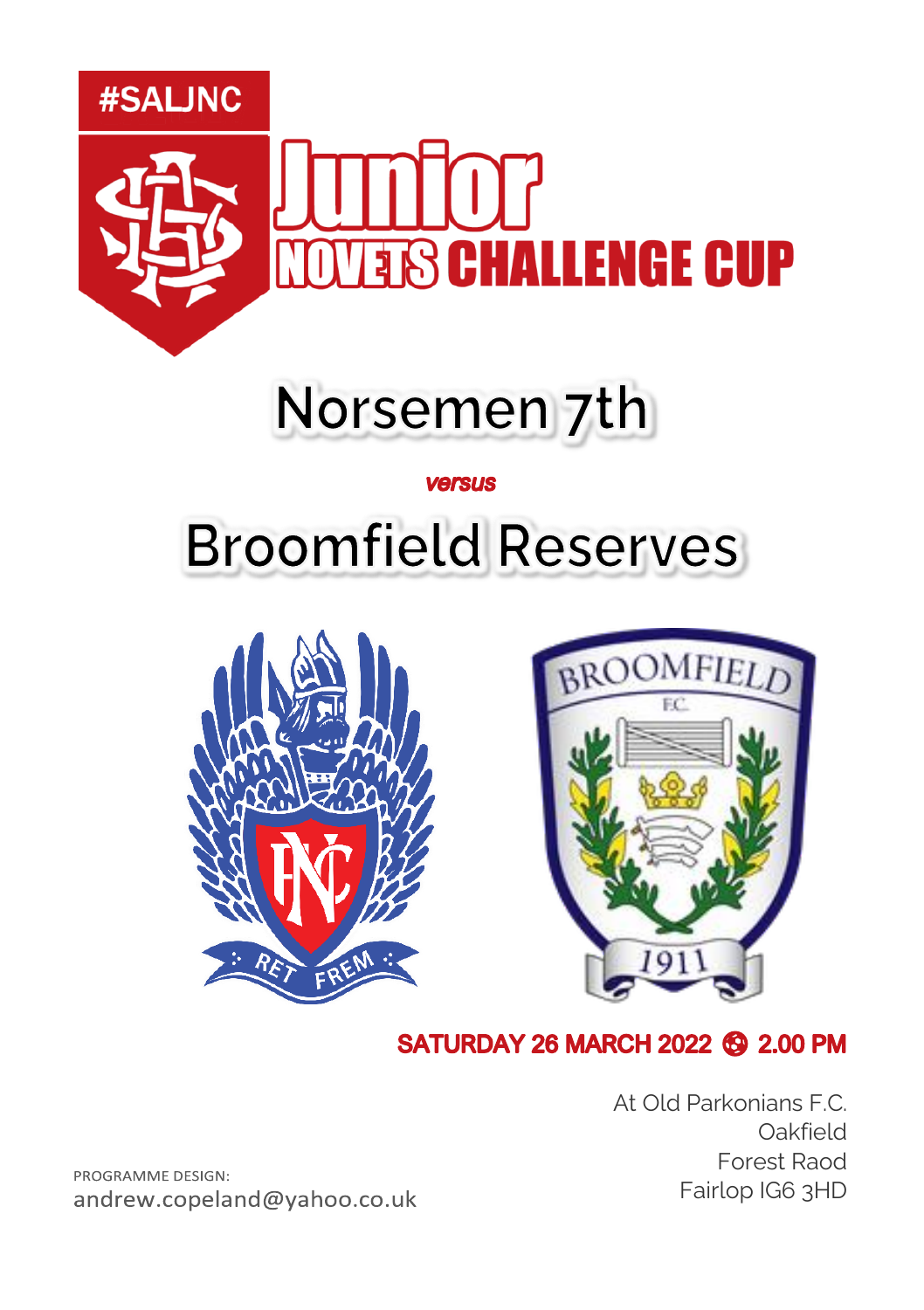### **Welcome**

Welcome to the SAL Junior Novets Cup Final for Season 2021/22. Firstly, I would like to welcome you all to Old Parkonians Football Club. We are fortunate to have such excellent facilities at our disposal for our showpiece final. We hope you enjoy the occasion!

Congratulations to Norsemen 7th and St. Broomfield Reserves for reaching the final. Both teams have performed excellently to reach this stage and I hope today is a special day where memories are made but whatever the outcome for the teams today, you show respect to each other and enjoy the day.

I would also like to congratulate and welcome referee Dwayne Uylett, supported by assistants Ricardo Reynolds and Mark O'Rourke. This is a fantastic day for them and is reward for their excellent work over the course of the season.

Finally, I would like to take this opportunity to thank the SAL Cup Committee for all their hard work in organising the finals.

May the best team win!

*Martin Barlow*

**Martin Barlow Chairman of the Challenge Cup Committee Southern Amateur Football League**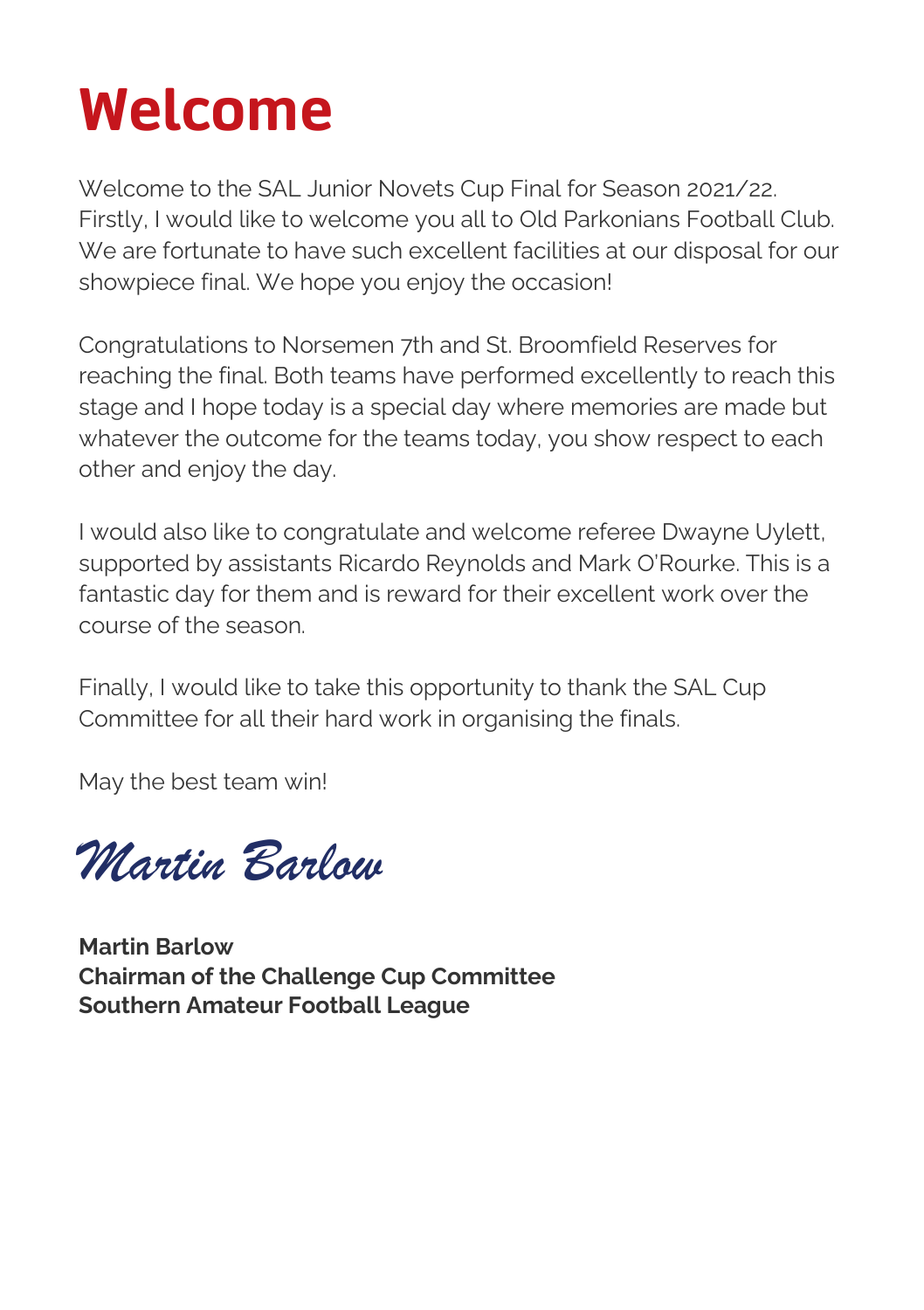# **Route to the final**

| Norsemen 7th   |                            |              |                             |         |  |  |  |
|----------------|----------------------------|--------------|-----------------------------|---------|--|--|--|
| R1             | 25.Sep                     |              | St. James' Old Boys 3rd (a) | $6 - 0$ |  |  |  |
| R <sub>2</sub> | 30.0ct                     | ΤŢ           | Old Wimbledonians Res (a)   | $3 - 1$ |  |  |  |
| QF             | 29.Jan                     | $\mathbf{L}$ | Old Parkonians 10th (h)     | $7 - 0$ |  |  |  |
| SF             | 05.Mar                     |              | Old Garchonians 4th (a)     | $4 - 3$ |  |  |  |
|                |                            |              |                             |         |  |  |  |
|                | <b>Broomfield Reserves</b> |              |                             |         |  |  |  |
| R <sub>1</sub> | 25.Sep                     |              | Crouch End Vampires 4th (h) | $3 - 1$ |  |  |  |
| R <sub>2</sub> | 30.0ct                     |              | Alexandra Park 7th (h)      | $3 - 2$ |  |  |  |
| QF             | 15.Jan                     |              | Merton 6th (a)              | $6 - 0$ |  |  |  |

## **Junior Division 4A North**

|                         |                 | W                 |        | D L F APTS     |       |    |
|-------------------------|-----------------|-------------------|--------|----------------|-------|----|
| Norsemen 7th            | 12 <sup>2</sup> | 11                |        | 1 0 56 7 34    |       |    |
| <b>Broomfield Res</b>   | 13 <sup>°</sup> | 8 3 2 42 17 27    |        |                |       |    |
| Old Parkonians 9th      |                 | 13 6 3 4 28 28 21 |        |                |       |    |
| Alexandra Park 7th      | 17              |                   |        | 5 4 8 25 32 19 |       |    |
| Winchmore Hill 7th      | 16              |                   |        | 4 4 8 24 46 16 |       |    |
| Old Garchonians 4th     |                 | 13 2 5 6 20 26 11 |        |                |       |    |
| St. James' Old Boys 3rd | 16              |                   | 2 4 10 |                | 18 57 | 10 |